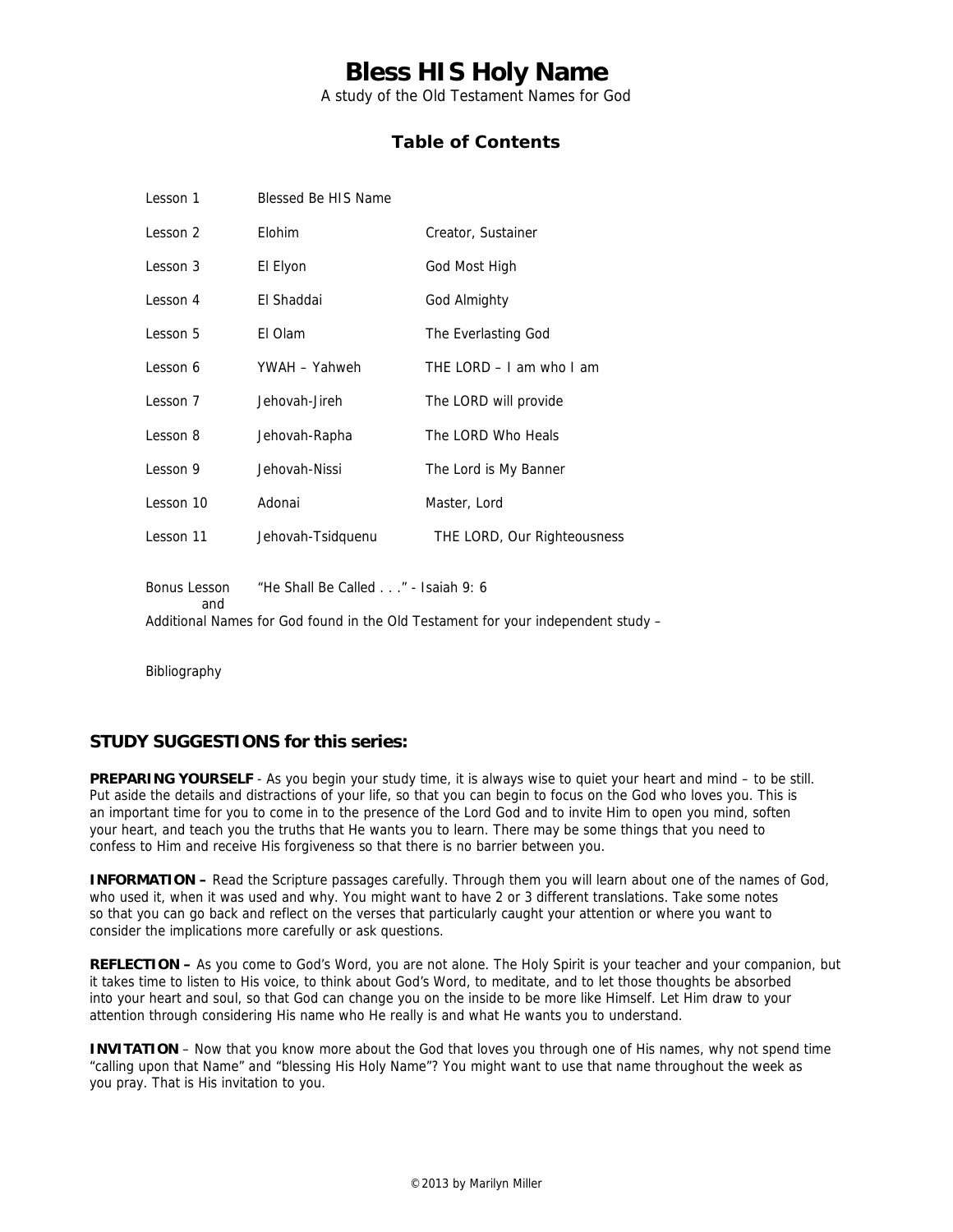A study of the Old Testament Names for God

Lesson 1 www.westudytogether.com

### **Blessed Be His Name**

### **"I will extol You, my God, O King; and I will bless Your name forever and ever. Every day I will bless You, and I will praise Your name forever and forever. Great is the LORD, and greatly to be praised; and His greatness is unsearchable.**

Psalm 145: 1 – 3 (NKJV)

One of the primary ways in which God has chosen to reveal His character is through His names. No single name could adequately express the "fullness of God", but each name instead gives us additional insight into His glory, His nature and His attributes. God is protective of His names and has carefully given His people guidelines about their use, their value, and their importance. He wants you and me to know and to understand His names because they are one of the ways that we can come to know HIM and to love HIM more completely. Is this your heart's desire?

- **PREPARATION**  Make a list of the names of God that you know. Take some time to praise God for that name and for the characteristics that it represents to you. Ask God to open your heart and mind as you come to this study about His names.
- **INFORMATION** Here is a list of verses which will help you learn about the way that God feels about His name. Take your time as you read each verse. Then write a statement about what you think God wants to teach you about HIS NAME through that passage. Is there a verse you want to memorize this week?

Genesis 4: 26 Exodus 3: 13 - 15 Exodus 20: 7 & Deuteronomy 4:11 Deuteronomy 18: 17 – 22 Deuteronomy 28: 9 - 10 I Samuel 17: 45 – 47 I Kings 5: 3 – 5 I Kings 18: 24, 32 Psalm 7:17 Psalm 9: 9 - 10 Psalm 29: 1 - 2 Psalm 20:7 Psalm 33: 20 – 21 Psalm 66: 1 – 4 Psalm 72: 17 -19 Psalm 116: 3 – 6, 12 – 14 Psalm 124: 8 Proverbs 18: 10 Isaiah 50: 10 Joel 2: 28 - 32 Micah  $4 \cdot 5$ Micah 5: 2 - 4 Acts  $2.21$ 

Romans 10: 12 – 13

**REFLECTION** – Consider the following questions prayerfully as you listen to the One whose Name is above all names.

- 1. Why do you think His name is so important? In what ways is it important to you?
- 2. What makes His name so holy, so glorious, so powerful, and so incredible? Recall some times when you have experienced power in His name.
- 3. What is God impressing on your mind and on your heart about His name today?
- **INVITATION**  God has invited you to "call upon His Name" and to "put your trust in His name". Every day and throughout your days how will you respond to this invitation?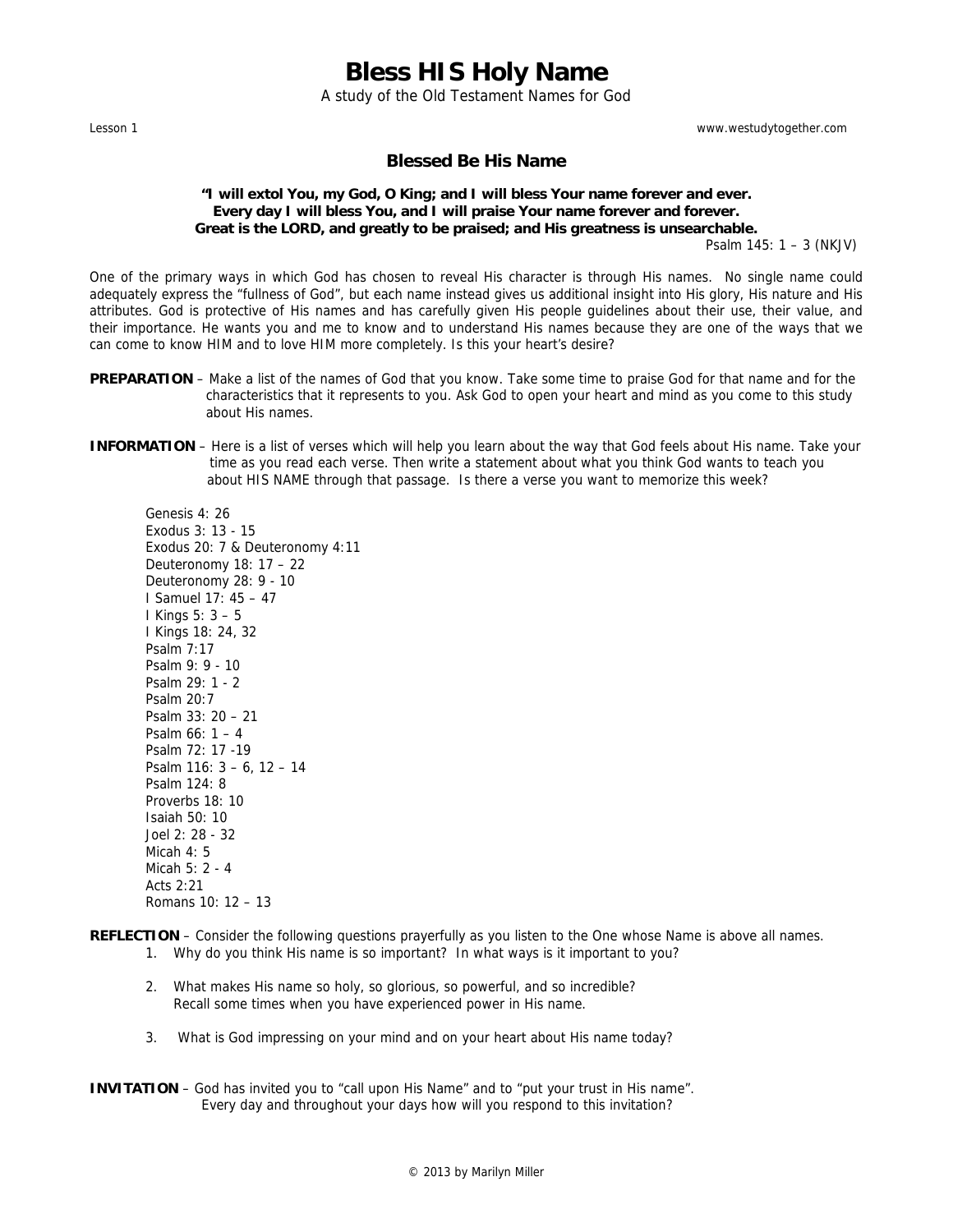A study of the Old Testament Names for God

Lesson 2 www.westudytogether.com

### **"In the beginning ELOHIM . . ." -** Genesis 1:1

**ELOHIM** – the mighty and strong Creator and Sustainer of the universe.

The name "Elohim" is used over 2,500 times in the Old Testament and is the only name that is used to describe the omnipotent and sovereign One Who has absolute authority as Creator and Ruler of the universe in Genesis 1. The Hebrew word "El" means supreme, mighty and the ending "him" makes the word both plural and masculine. (The verbs used with it are singular, however.) The Canaanites used this word in relation to something (or someone) that was to be worshipped. The Bible uses the name "Elohim" to emphasize the majesty of the one and only true God. There is a hint of the Trinity in the name as well as an indication that He is in a covenant relationship with His creation through its usage. This is THE GOD, ELOHIM, who brought "cosmos out of chaos, light out of darkness, habitation out of desolation, and life in His image". (Names of God by Nathan Stone) How well do you know HIM?

- **PREPARATION** This is a personal and private appointment time, an opportunity to meet with God and get to know Him as ELOHIM. Introduce yourself and ask Him some questions . . .
- **INFORMATION** In the following passages of Scripture, the name **Elohim** will be the Hebrew word translated as God. Learn as much as you can about His characteristics, attributes, and desires. How does ELOHIM relate and interact with the people in these Biblical stories?

 Genesis 1 Genesis 5: 1 & 21 Genesis 6: 9 – 22 Genesis 17: 3 – 22 Genesis 28: 10 – 22 Genesis 50: 19 – 25 Exodus 2: 24 – 3: 18 I Kings 8: 22 – 26 II Chronicles 30: 6 – 9 Nehemiah 1: 4 – 7 Job 1: 1 - 9 Psalm 42: 1 – 5 Psalm 56 Psalm 67 Isaiah 40: 27 – 29 Isaiah 46: 8 – 13 Daniel 9: 3 – 19 Amos 4: 11 – 13 Micah 6: 8 Bonus reading: Elohim is used almost exclusively in Ecclesiastes, Daniel and Jonah

New Testament verses related to Elohim – John 1:  $1 - 4$ , Acts 17: 24 – 28, Romans 1: 20 C Colossians 1: 25 – 29, Revelation 21: 1 - 4

- **REFLECTION**  Taking the time to let the "information" move from your head to your heart, to your feelings and responses is so very important. Consider these questions and other thoughts that God is bringing to you as you wait quietly for Him to speak to you.
	- 1. "I believe in God, the Father Almighty, maker of heaven and earth . . ." Do you? (Apostles' Creed) Why is this bedrock reality for our faith?
	- 2. Martin Luther declared "God Elohim created the earth out of nothing. If you become nothing, He can make something out of you." Do you think this is true?
	- 3. Psalm 46: 1 3 and 10 Thank God that He is Elohim in your life and in the world today.

**INVITATION** – This week, pray often to ELOHIM with a new sense of confidence in the one true God!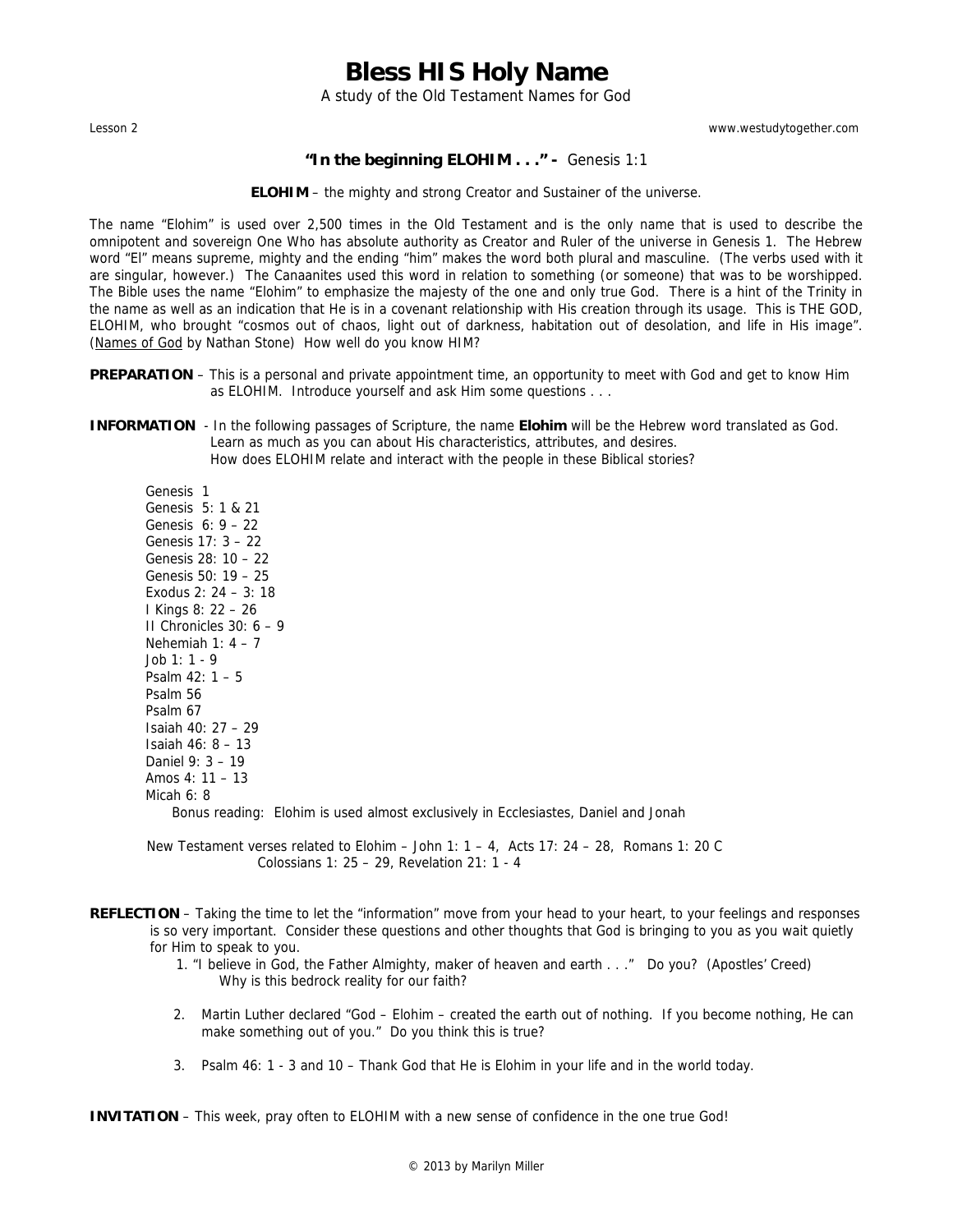A study of the Old Testament Names for God

Lesson 3 www.westudytogether.com

#### **"I will cry to EL ELYON, to God who fulfills His purpose for me."** Psalm 57: 2

**EL ELYON** – "The God Most High" or "Most Exalted God"

What an expressive and descriptive name for God! A Gentile king & priest named Melchizedek met Abram as he returned from rescuing Lot and a victory against some very evil kings. He was the first one in the Bible to use "El Elyon." He blessed Abram and he blessed God Most High. Immediately Abram used this new name. God had revealed to this "father of the Jewish nation" that He was the "possessor of heaven and earth" and his deliverer. Abram is making progress in his understanding of God and is learning that He can be trusted completely – a life-long process which comes through both failure and victory.

- PREPARATION Wouldn't you like to know the "Supreme God" personally? He has invited you to come into His presence and to know that He is God Most High. He wants to spend time with you through His Word, so come just as you are and take time to open up your heart and mind to what He is waiting to tell you.
- **INFORMATION** Read these stories and verses and think about why "El Elyon" might be the chosen name. Take note of the situations and by whom this name is used.

Abram & Melchizedek – Genesis 14: 18 – 15: 5

Daniel & Nebuchadnezzar – Daniel – Chapters 3 – 7

Lucifer – Isaiah 14: 14

Prophecy in Hosea – Hosea 11

Psalms 7: 8, 10, & 17 9; 2 18: 13 (David – II Samuel 22) 21: 7 46: 4 50: 14 73: 11 77: 10 78: 17, 35, 56 83: 16 - 18 91: 1 , 9 107: 10 – 15

- New Testament (a parallel Greek word "highest") Mark 5: 1 - 7 or Luke 8: 26 – 28 Luke 1: 32, 35, 76 Acts 7: 48 Hebrews 1: 3, 7: 1
- **REFLECTION** The Psalms teach us how to listen and respond to EL ELYON: In praise – take time to exult His name In conversation with others – As your deliverer As your refuge

How does this name of God help you to understand who He really is?

How does the use of this name in the Bible clarify His desires for you?

**INVITATION** – This week, pray regularly to EL ELYON – "God Most High, . . .."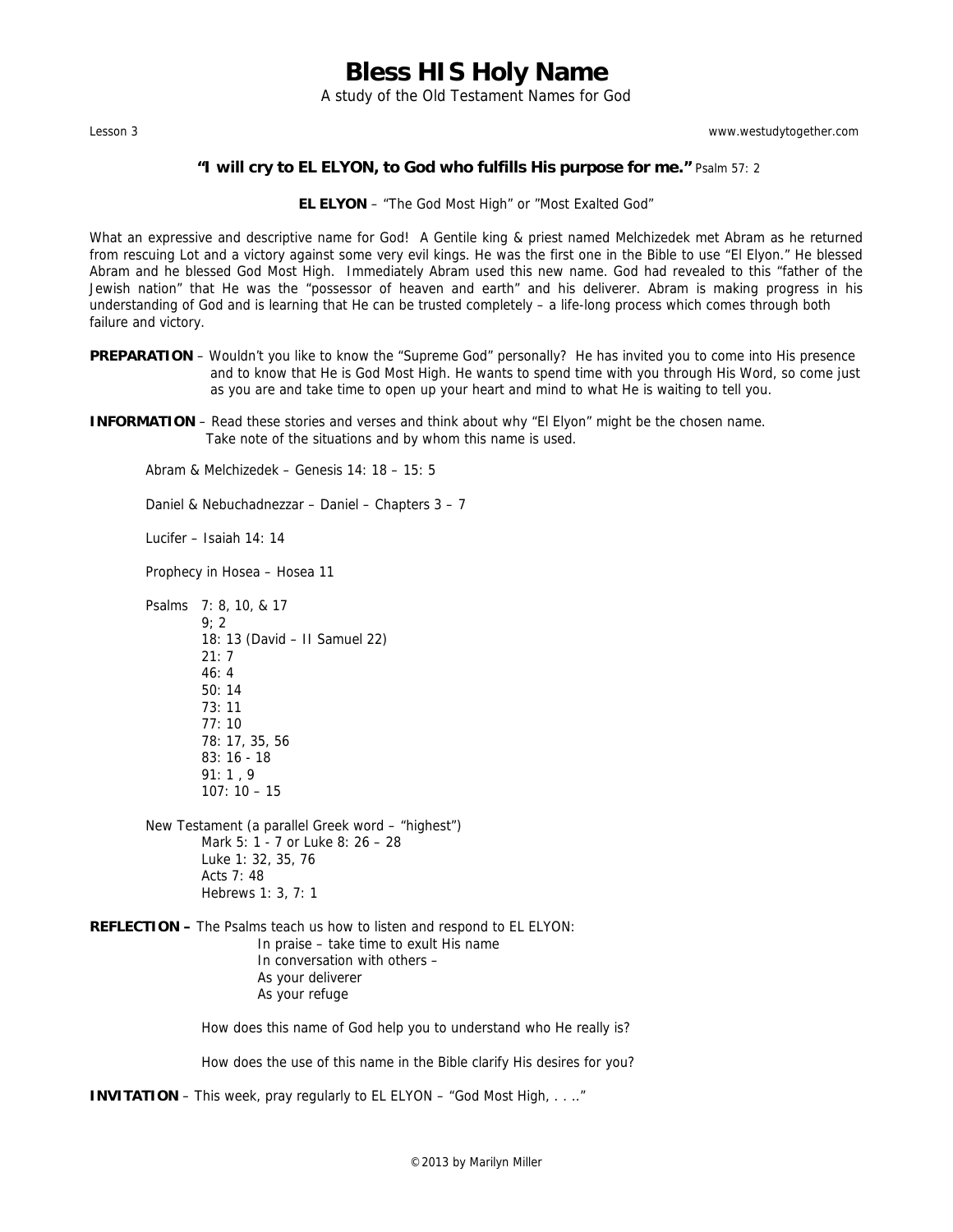A study of the Old Testament Names for God

Lesson 4 www.westudytogether.com

### When Abram was 99 years old, the LORD appeared to him and said. **"I am EL SHADDAI, walk before Me and be blameless.**

I will confirm My covenant between Me and you and will greatly increase your numbers.

Genesis 17: 1 – 2

#### **EL SHADDAI** – "God Almighty", "The All Bountiful One", "All-Sufficient One"

Just when things looked absolutely impossible, God introduced Himself to Abram as EL SHADDAI. Abram had believed for years that God's covenant with him would come true, but it wasn't getting any easier to have faith and to "walk with Him and be blameless". Now God has come one more time and while Abram's reactions may be quite understandable, he does realize that God is the Almighty One. Abram and Sarai both got new names, instructions for circumcision were clearly explained, and Abraham was strengthened in his faith, giving the glory to "THE ALL SUFFICIENT ONE". Is there a circumstance in your life in which knowing God as EL SHADDAI would change your outlook?

**PREPARATION –** "Come unto Me . . ." This is God's invitation to you. Put your list of "things to do" aside for now and confess to God your desires and your needs, your joys and your concerns. He is listening to you. Get ready to listen to Him for awhile.

**INFORMATION** – Read these stories and verses and think about why "El Shaddai" is the chosen name. What difference does it make?

Abram – Genesis  $17:1-8$ Romans  $4 \cdot 13 = 22$ 

Isaac - Genesis 28: 1 – 4

 Jacob (Israel) – Genesis 35: 9 - 15 Genesis 43: 11 – 14 Genesis 49: 22 - 25

God to Moses – Exodus  $6: 2 - 4$ 

Job – In the book of Job "El Shaddai" is used 31 times out of the 48 in the Old Testament. Job's "friends" use the name, often misunderstanding both Job and God.

Psalm 91: 1 – 2

Isaiah 13: 6 & Joel 1: 15

 New Testament references are all in the Book of Revelation except for II Corinthians 6: 18 Revelation – 1: 8

- 4: 8 11: 17 15: 3 16: 7, 14 21: 22
- **REFLECTION**  The Hebrew root word from which "Shaddai" most likely comes is "Shad" which means "breast" or more specifically "mother's breast", giving the idea of a place that nourishes, supplies and satisfies. God reveals Himself to be not only the mighty God but also the One with self-sacrificing love and the source of blessing and fruitfulness for those who will abandon their own ways and plans in order to follow Him. El Shaddai is waiting and wanting to be your "All-Sufficient One", the One who satisfies & strengthens you each day. Self–sufficiency is the biggest enemy of this reality. What do you think God is telling you or asking of you?

**INVITATION** – This week, pray every day to EL SHADDAI , God Almighty. Then pray to EL SHADDAI, The All Bountiful One.

Then pray to EL SHADDAI, The All Sufficient One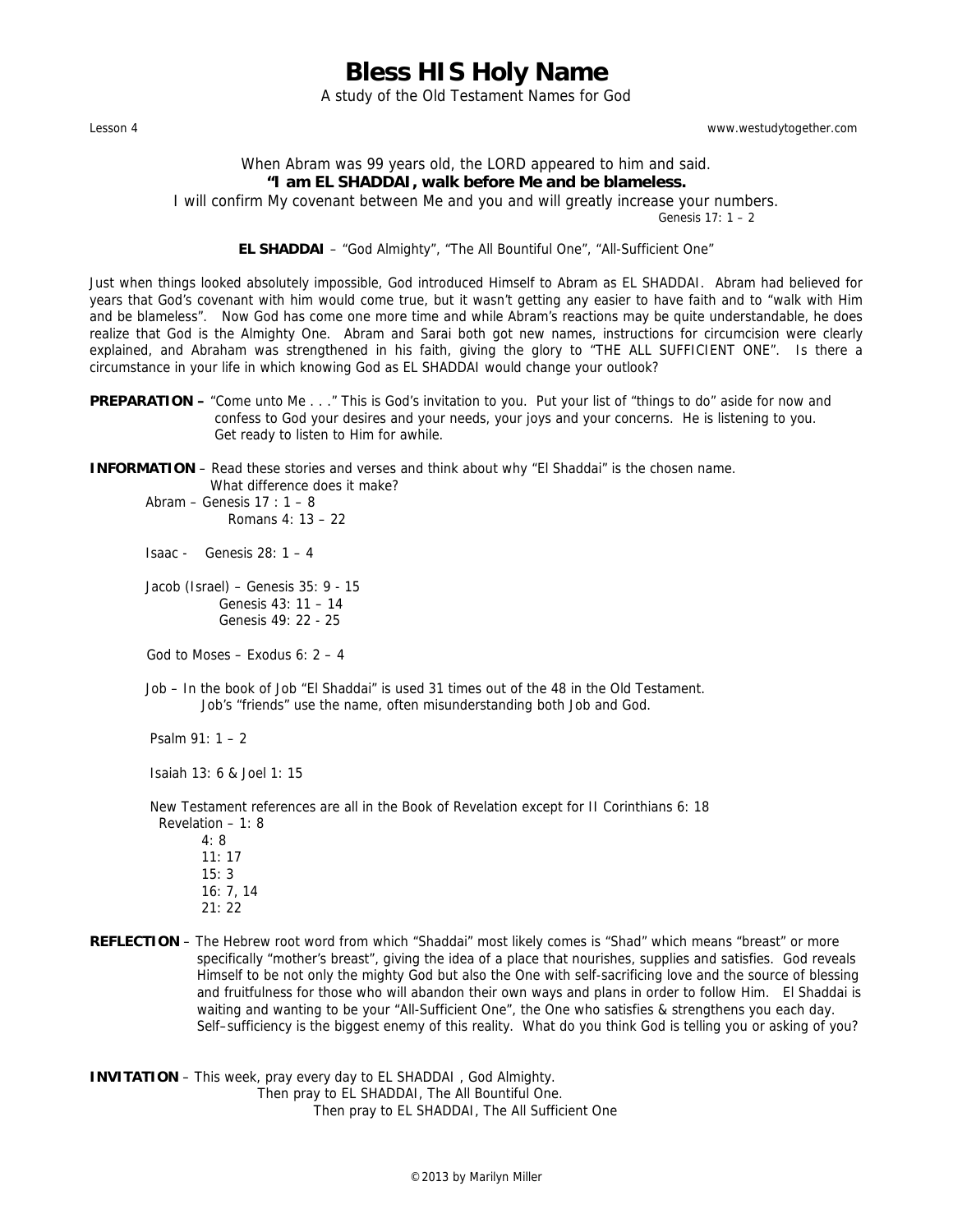A study of the Old Testament Names for God

Lesson 5 www.westudytogether.com

### Have you not known? Have you not heard? **THE EVERLASTING GOD**, the LORD, the Creator of the ends of the earth, neither faints nor is weary. His understanding is unsearchable. Isaiah 40: 28

#### **EL OLAM** – The Everlasting or Eternal God

Where does your mind go when you think of the words: eternal, everlasting, timeless, eternity, forever and ever. Even our imagination can hardly open up a glimpse into the vast and unlimited expanse of "Olam". Reality tells us that this is our God – EL OLAM. While this name is used only 4 times in Scripture, the concept is repeated throughout the Bible – His laws, His promises, His covenant and His kingdom. God has had one unchanging purpose throughout the ages. Isn't it amazing that you and I are included in that plan?

**PREPARATION** – You live in time – so busy, so limiting, so precious. God created it and understands. As you come to Him and His Word, ask Him for a glimpse of the eternal and Himself.

**INFORMATION** – As you read these verses, consider what attributes God must have because He is eternal and those He loves live in "time".

 The name "El Olam" – under what circumstances was this name actually used? Genesis 21: 22 – 34

Deuteronomy 33: 24 – 29

Psalm 90: 1 – 2

Isaiah 40: 28 – 31

 The timelessness of God is expanded throughout Scripture. What do these verses teach you? Genesis 9:16 (to Noah)

 Genesis 17: 3 – 8 (to Abram) Exodus 15: 18 I Chronicles 16: 34 – 36 Nehemiah 9: 5-6 Psalm 41:13 Psalm 102: 11 – 12 Psalm 103: 17 – 18 Psalm 136 Isaiah 9:6 Isaiah 26: 3 – 4 Isaiah 57; 15 Isaiah 63: 16b Jeremiah 10: 10 Jeremiah 31: 3 Daniel 4: 2 – 3

There are many New Testament references using the word "eternal"? What ones can you think of or find?

### **REFLECTION**

 What comfort or encouragement do you find in knowing EL OLAM? How does your relationship with "The Eternal God" influence your view of time? God so loved that He gave His One and Only Son so that you could have everlasting life! Spend a few minutes in thanksgiving and praise and worship of El OLAM.

**INVITATION** – As you pray this week, both quietly and out loud, use this name of God – eternal, everlasting, the Alpha and Omega. It will increase your trust and confidence that God really is at work in this world and in your world today. He is changeless!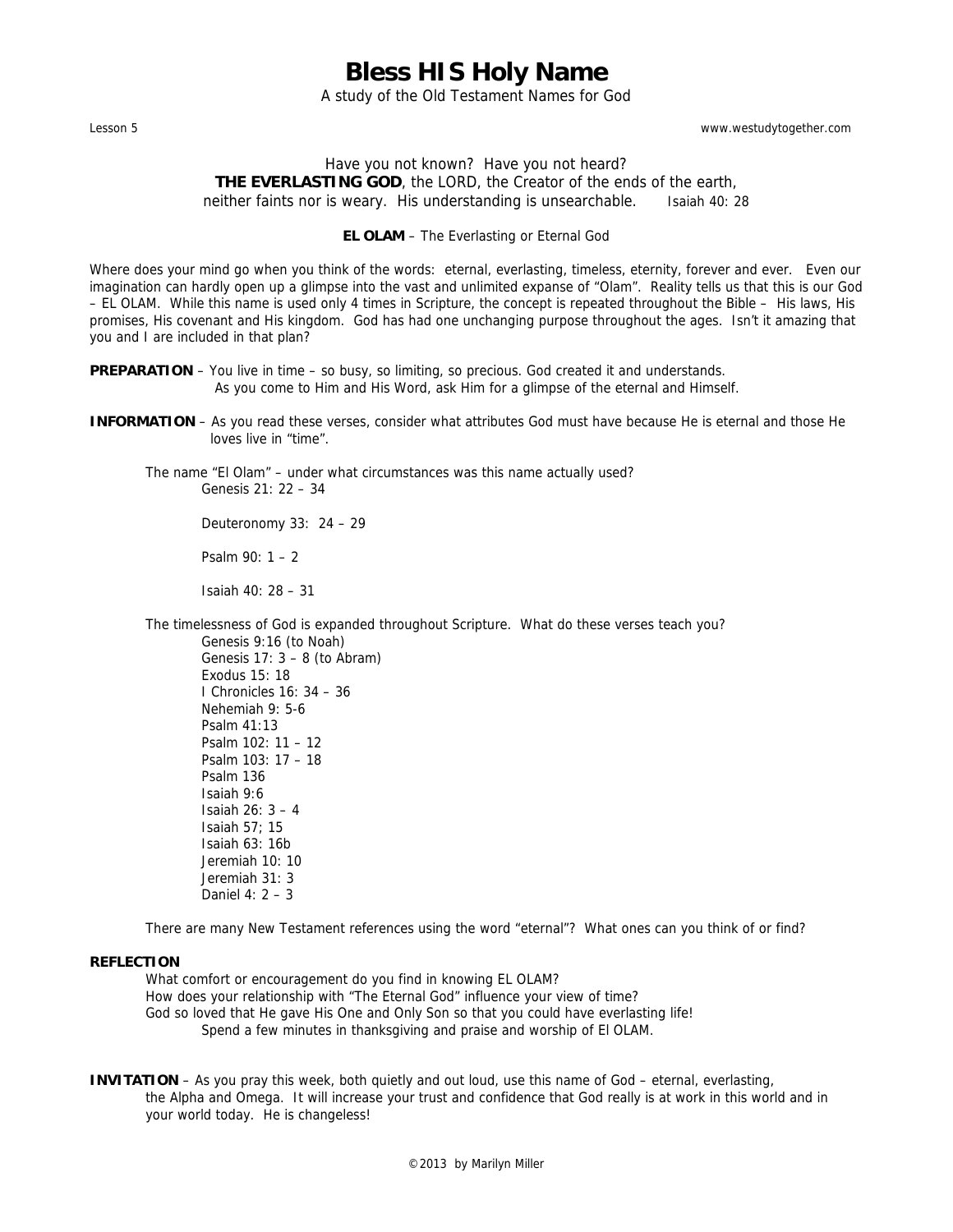A study of the Old Testament Names for God

Lesson 6 www.westudytogether.com

God said to Moses, **"I am who I am.**

 This is what you are to say to the Israelites: 'I AM has sent me to you.'" Say also, 'The LORD, the God of your fathers – the God of Abraham, the God of Isaac and the God of Jacob – has sent me to you.' This is my name forever, the name by which I am to be remembered from generation to generation. Genesis 3: 14 -15

#### **YHWH - Yahweh– Jehovah – LORD**

"The Name", "The Unutterable Name", "The Ineffable Name", "The Holy Name"

When God came to redeem His people from their bondage in Egypt, he revealed Himself in a new dimension and depth through a new name – the name YHWH. Because there were no vowels in this name, it could not be uttered out loud. For many centuries the Jewish people said the name "Adonai" when they came to this name and then in the tenth century the vowels from Adonai were inserted between the "Tetragrammaton" – the 4 Hebrew consonants. With this name God expressed His essential moral and spiritual attributes and came with His reassurance that the promises He has made will be fulfilled because He is a God of love, of righteousness, and of holiness. He is The LORD.

**PREPARATION** – The purpose of studying God's names is to get to know Him. Read John 17: 3 and Philippians 3: 10 – How important is this to you?

#### **INFORMATION** –

 Exodus 3 and 4 -Anytime you see "LORD" in all capital letters it is the name Jehovah. Why did God reveal this name to Moses at this particular time?

Exodus  $6 - 7: 13$  - Moses in Egypt

 While the patriarchs had heard the name before (Gen. 13:4b, 15: 7, 8 and 28: 13, 16) they had no idea what the depth of the meaning was. Why was it important for them to hear this name?

 Exodus 33 – 34 – At the second giving of the Law What attributes does God emphasize at this time?

 Leviticus 19: 1 -4 Deuteronomy 6 Psalm 11: 7 Proverbs 3: 26 Proverbs 18: 10 Psalm 103 Psalm 107: 43 Isaiah 43: 11 – 13 Jeremiah 31: 3

#### **REFLECTION** –

THE LORD your God = **Yahweh your Elohim** – Consider Deuteronomy 10: 12 – 22

 What difference did the coming of Jesus, GOD's Son, make in our understanding of YHWH? Did it change any of God's plan for His people? Mark 12: 28 – 34

#### **INVITATION** –

Psalm 91 – "He who dwells in the shelter of EL ELYON - Most High

 will rest in the shadow of the EL SHADDAI – the Almighty One I will say of JEHOVAH – the LORD, "He is my refuge and my fortress, My ELOHIM, - God in whom I trust."

Come, dwell, rest, and trust . . . Pray often to YHWH – Jehovah – this week.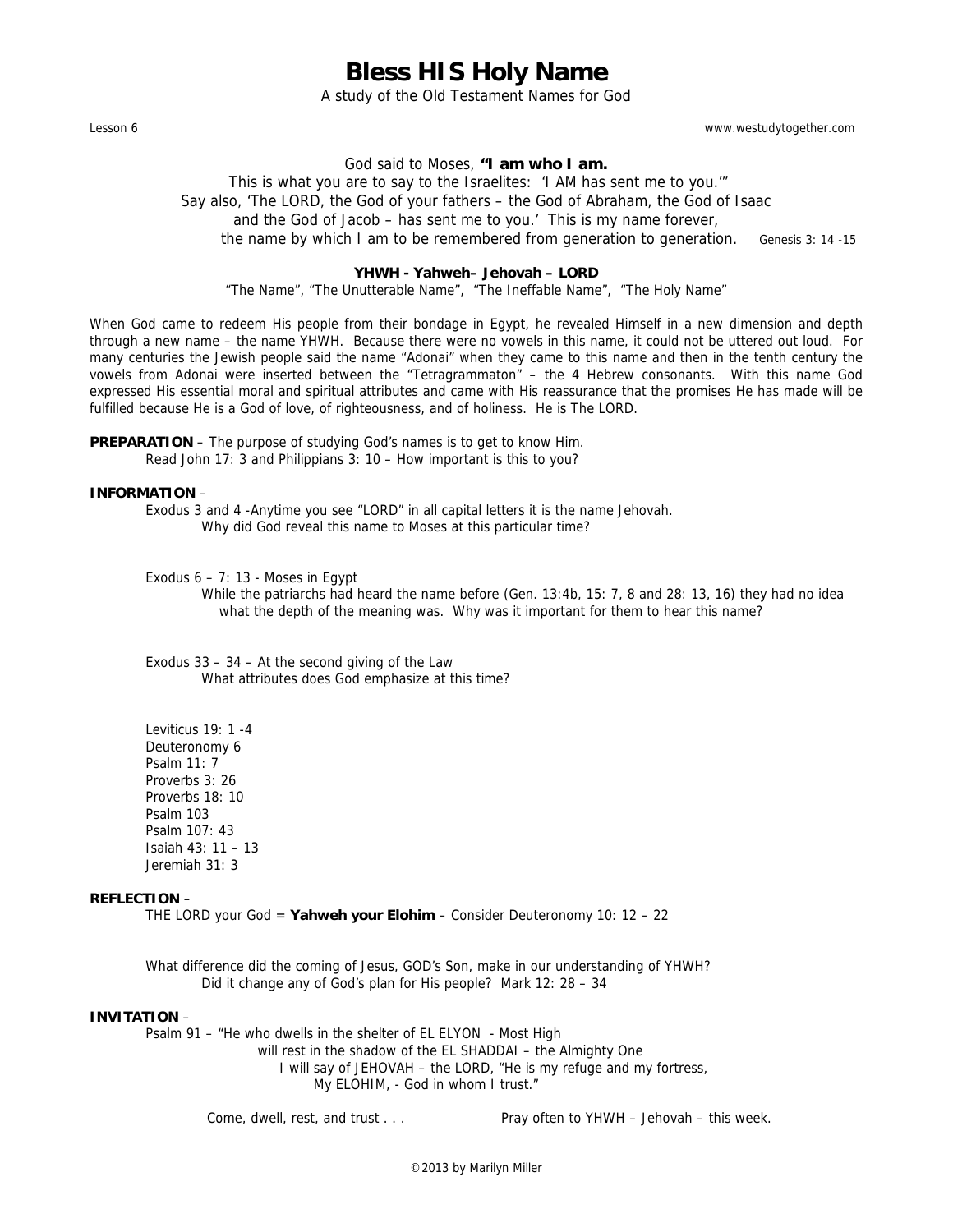A study of the Old Testament Names for God

Lesson 7 www.westudytogether.com

So Abraham called that place "the LORD will provide." Genesis 22:14

#### **Yahweh-Jireh**

"Jehovah will Provide" "The LORD Sees" "The LORD Sees To It"

Can you even imagine what it must have been like for Abraham and his son, Isaac, and their servants to travel those 3 days (50 miles) from Beersheba to Mount Moriah. That very hilltop where God directed Abraham to go became the site of the temple in Jerusalem years later and some day God is going to reclaim it and there will be a new temple in HIS honor once again. Why do you think that God asked Abraham to do this? What about His covenant and His promises? This was Abraham's only son. Do you think Abraham spent his time asking "why" or is there a better response at times like these?

- **PREPARATION** Spend some time thinking about specific times in your life when "God has Provided" for you and those you love. How would understanding this name help you in your present circumstances?
- **INFORMATION** While this is the only time that this specific name is used for God, the concept is repeated throughout the Bible. The name "YHWH" or Jehovah is used in combination with a variety of other descriptive words. "Jireh" means to "see beforehand". The two ideas "prevision" and "provision" exist as one attribute of the LORD.

Genesis 22: 1 – 19 - Make a list of your observations about Abraham and about his GOD.

Hebrews 11: 17 – 19 – What additional insight do these verses give to you?

James 1: 2 – 12 –Was God tempting or testing Abraham?

 New Testament Promises – "The LORD Sees – The LORD Provides" Matthew 6: 25 – 34 Romans 5: 1 - 11 Philippians 4: 19 James 1: 2 - 8 II Peter 1: 3 – 4

#### **REFLECTION** –

- 1. What do you think this experience did for Abraham?
- 2. What do you think this experience might have done for Isaac, who was about 30 years old at that time. What kept him from resisting his father's instructions?
- 3. "Because you have not withheld . . ., I will bless you and make your descendants." Genesis 22: 16 – 17 Abraham willingly lived with an open hand rather than a clenched fist. What made this possible? Is it any different for you and me?

#### **INVITATION** -

"Man's extremity is ever God's opportunity"

 Are you headed to "Moriah" in your life right now – a journey of the testing of your faith? Trust the LORD – Jehovah – He sees and He provides - Jireh!

 Are you headed home to Beersheba in your life right now? Thank "Jehovah Jireh" for His provision and blessing!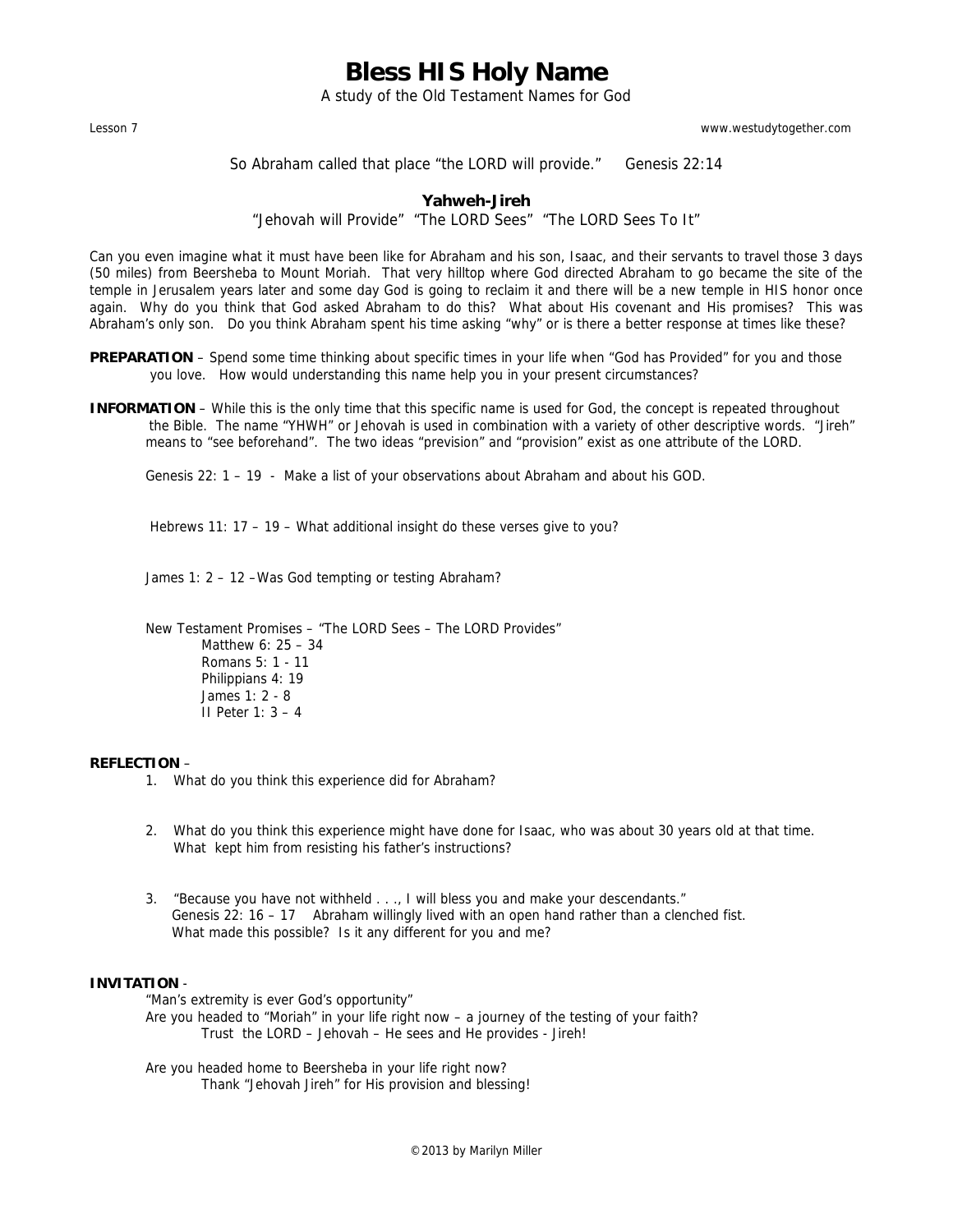A study of the Old Testament Names for God

Lesson 8 www.westudytogether.com

#### ". . . for I am the LORD WHO HEALS YOU." Exodus 15: 26

**Yahweh-Rapha** (Rophe, Rophi) "Jehovah Who Heals" "Jehovah - The Physician"

You can call it whatever you want to – complaining or grumbling. It was as contagious in the camp of the Israelites as it is for us today. They couldn't find the sweet water that would satisfy their thirst so rather than go and ask Moses what he could do about the problem, they began to murmur and mutter among themselves. When Moses learned about the situation, he went immediately to the LORD. It became a moment of truth for all of them. Not only was the water problem solved, but God used the opportunity to teach them one more thing about Himself. He told them that He was the One Who could heal them – Yahweh-Rapha. He was the One who could protect them from all kinds of disease if only they would live life as He wanted them to live it. What do you do when you are tempted to grumble and complain?

**PREPARATION** – Take some time and make a list of the things that are troubling you today. What are the circumstances and situations that you feel like complaining about? God is very willing for you to be honest before Him. He is a very patient listener.

**INFORMATION** – It's an absolutely amazing time in the life of the Hebrew people. After years of slavery and bondage, God has delivered them. The Egyptian armies are buried in the Red Sea behind them. However, it only took 3 days before God had to come to them with a very important reminder of not only how He wanted them to live but who HE was.

Exodus 15: 22 – 26

Deuteronomy 32: 36 – 39

II Kings 20: 1 – 6

II Chronicles 7: 13 - 16

Psalm 103: 2 – 5

Psalm 147: 3

Isaiah 57: 14 – 21

Malachi 4: 1 – 3

 New Testament Insight: Luke 4: 14 – 22 ( Isaiah 61: 1 – 2) Luke 8: 22 – 53 and 9:  $1 - 2$ James 5: 13 -16

#### **REFLECTION** –

The God Who Heals – How would you explain this attribute of God to a new believer?

The God Who Restores – What does God most want to restore and why?

 We are often more interested in being "cured" of our physical ailments or having the circumstances which are causing us to suffer change. From God's perspective what are the most important aspects of "healing". How does this affect the way we pray?

#### **INVITATION** –

 JEHOVAH – RAPHA invites all those who are "weary and heavy laden to come unto Him". He offers rest for your soul and He is gentle and humble in heart. Matthew 11: 28 - 29 Come and experience His healing. Bring your family and friends to Him this week.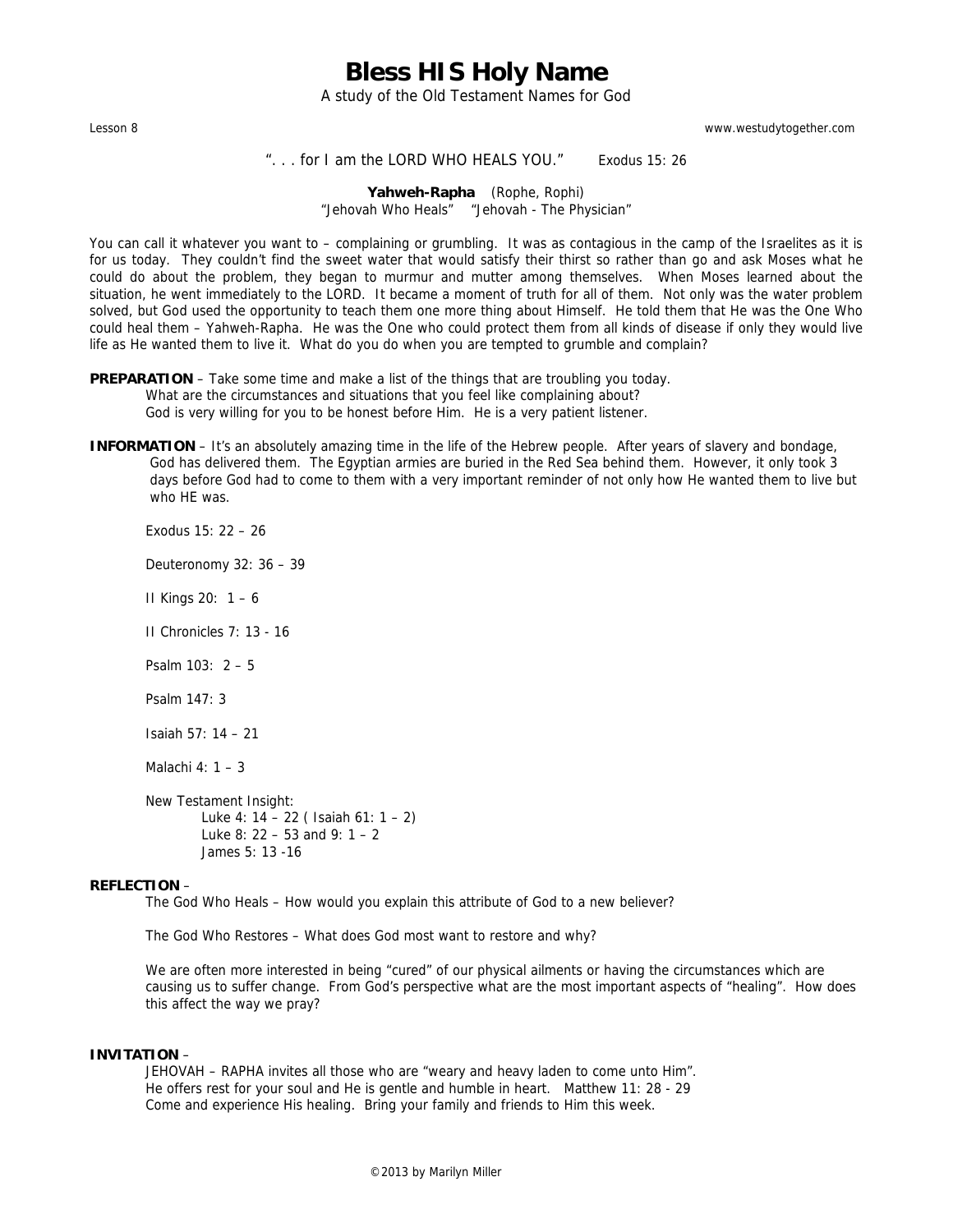A study of the Old Testament Names for God

Lesson 9 www.westudytogether.com

 "Moses built an altar and called it **The LORD is my Banner**. He said, "For hands were lifted up to the throne of the Lord." Exodus 17: 15 - 16a

#### **Yahweh–Nissi – Jehovah Is My Banner**

Whether it is a flag, a shining symbol or a carved emblem held high, a "banner" can be a reminder of loyalties, a place of gathering, or a call to defend or protect. It can be just the encouragement that someone needs to keep on going in a race or to keep on pursuing the goal. Other times it gives the reassurance that you are not alone or lost. Moses technically named the altar "The Lord is My/Our Banner", but it clearly represents the LORD Himself, for as Moses lifted up his arms to God, the victory was accomplished. Under what "banner" are you marching today?

**PREPARATION** – "LORD, I lift Your name on high. LORD, I want to sing Your praises." Before you rush into your study, take some time to praise JEHOVAH, your God.

- **INFORMATION**  This is the first battle against a physical enemy since leaving Egypt just a few weeks before, so the lessons learned here will be very important for the future. What do you think these lessons might include?
	- Exodus 17: 8- 15 (Previous miracle Ex. 17: 1 7) What was Moses' role in this battle? Make some observations about Moses. What was Joshua's role as he fought his first battle under Moses? Why did Moses need help from Aaron and Hur? Two armies – the Israelites and the Amalekites (Deut. 25: 17 – 19)– make some observations. What did the upheld rod/staff of God accomplish?

Leviticus 26: 1 – 13

Numbers 21: 4 – 9 Another kind of battle and solution. Do you see any correlation?

I Kings 8: 44: - 45 and 56 – 61

Psalm 18: 30 – 36

Proverbs 21: 31

- **REFLECTION**  There are New Testament passages which refer to the battle that believers experience continually as they pursue holiness and Godliness. Do you see any ways in which this Old Testament story gives us clues to the way God still wants to give His children victory? He revealed this name to His people for some very good reasons!
	- I Corinthians 15: 56 57
	- Ephesians 6: 10 18
	- I Timothy 6: 11 12
	- II Timothy  $4: 1 7$
	- I John 5: 1 5
- **INVITATION** In the amazing portrayal of God's love given in the Song of Songs by Solomon we are reminded that Jehovah-Nissi has a banquet hall to which we are invited and His banner over you and me is love. Focusing on that banner will invigorate your life and your communication with Him.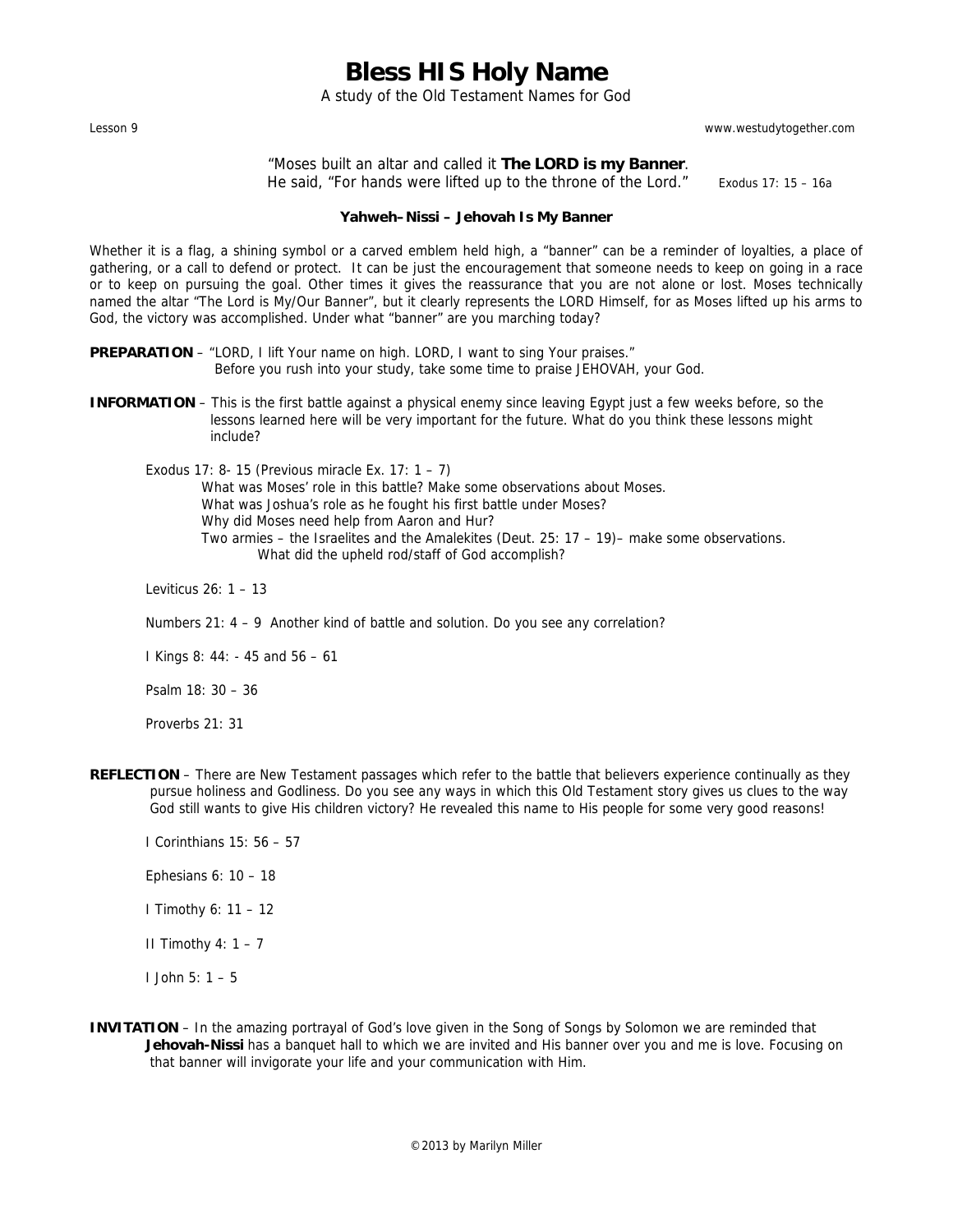A study of the Old Testament Names for God

Lesson 10 www.westudytogether.com

### O Yahweh, **our Adonai,** how majestic is Your name in all the earth! O LORD, our Lord, how majestic is Your name in all the earth! Psalm 8: 1

#### **ADONAI (Adonay) - Lord, Master**

It is one thing to recognize God as LORD of the universe, Creator, Sustainer, and the great I AM. It is a very different concept to recognize God as Lord, *your* Master/Owner, the One on whom your whole life is dependent. To have a master, there must also be someone who is subservient. It is a two-person relationship. Sometimes a servant is hired for a day or an hour, but a "bond servant" is one who has been purchased and is owned by the master. That servant has not only the responsibilities, but also the protection, provisions and privileges that are within that relationship. Do you see God primarily as Jehovah - LORD or as Adonai - Lord or are both equally important to you?

- **PREPARATION** There is a connection, an intimacy, that is opened up to you as you come to God as your Lord, your Master, through the death and resurrection of Jesus. There is security and confidence. There is faithfulness and love. There is hope and satisfaction. What are you grateful for today? Make a long list – even if it takes your study time!
- **INFORMATION** The name "Adonai" (plural form for master, owner, ruler) was used by God's servants generation after generation. They understood and cherished this relationship

Abram - Genesis 15: 2 – 8 – Sovereign LORD is Adonai Jehovah

Moses – Exodus 4: 1 – 13 – All of Moses' responses as Adonai – Lord

David - !! Samuel 7: 18 – 29 – Sovereign LORD – Adonai Yahweh

Nehemiah – Nehemiah 4: 14 – 15

Isaiah's commission – Isaiah 6 – both LORD and Lord (Adonai)

Paul – Acts 27: 23, Romans 1:1

 Jesus – Isaiah 42;1 John 13: 12 – 17 Philippians 2: 2 – 9

#### **REFLECTION** –

There are many New Testament passages which confirm the blessings of this relationship between ADONAI (Greek = Kyrios or Lord) and those who belong to Him.

 Matthew 6: 24 (Luke 16: 13) Matthew 7: 21 – 23 John 12: 26 Romans 8: 8 – 17 Ephesians  $6: 5 - 9$ Colossians 4: 1 Ii Timothy 2: 24 – 25 Revelation 19: 5

### **INVITATION** – Come with thanksgiving to ADONAI – the Lord.

 Why not turn everything over to The Master and simply enjoy being a steward, living life according to His plan and directions and letting all the glory go to Him? Think of the relief from stress and worry, the freedom and the rewards that He promises to give to you now and throughout eternity.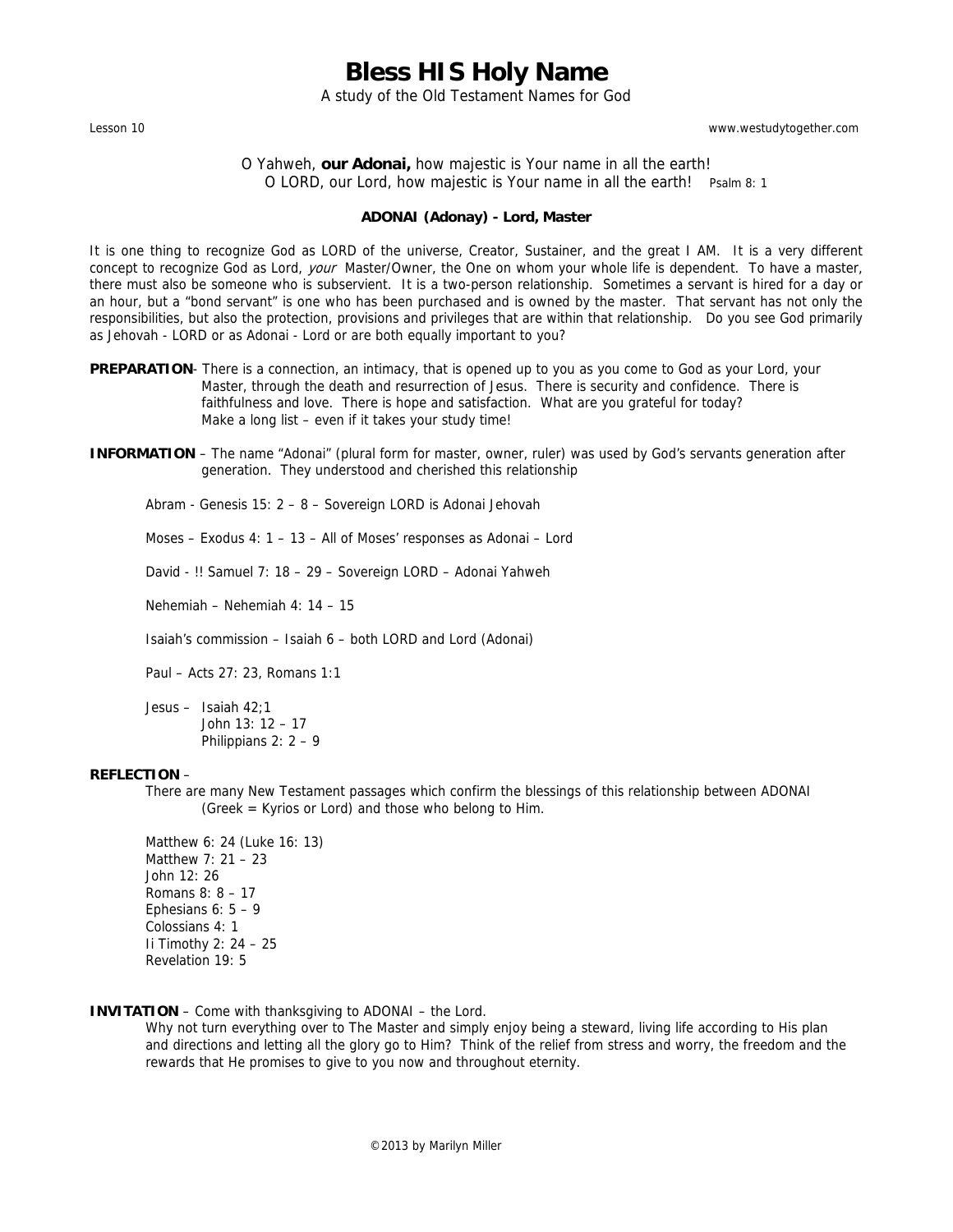A study of the Old Testament Names for God

Lesson 11 www.westudytogether.com

#### "This is the name by which He will be called: **The LORD Our Righteousness**

#### **YAHWEH-TSIDQUENU – Jehovah, Our Righteousness**

Did you know that originally "righteousness" was spelled "rightwiseness"? It's not a word that we use in our everyday vocabulary, is it? How often do you describe a friend as "righteous" and would it be a high compliment if you did? The Bible dictionary explains the "righteousness of God" as meaning "essentially the same as His faithfulness, or truthfulness, which is consistent with His own nature and promises". God is not indifferent to the sinfulness of man, but because of His holiness, His rightwiseness, He not only condemned sin, but provided a way for the sinner's penalty to be paid. There was absolutely no way that man could merit or earn righteousness (a right relationship with God) on his own, but through faith in Jesus Christ, he can receive it from Jehovah, Our Righteousness.

- **PREPARATION** As you begin this study and the Christmas season of 2013, ask God to show you what it meant for Him for send His Son. Why was the LORD GOD willing to send Him and why was Jesus obedient and willing to come and be made a man so that you and I could be forgiven and made righteous?
- **INFORMATION** The prophet, Jeremiah, had just told King Zedekiah that God's patience and protection over Judah had ended - "woe to him who builds his palace by unrighteousness" – Jeremiah 22:13. Babylon would take them captive and it seemed like the promises made to Abraham would never come true. Right in the middle of these predictions, God came to those who have been faithful and loyal to Him and reminded them (and us) that He had not forgotten them and that there will be a day coming when a righteous King from David's line will reign. It is in that message of hope that the LORD uses the name YAHWEH-TSIDQUENU.

Jeremiah 23: 1 – 7

 Jeremiah 31: 30 – 37 Jeremiah 32: 16 – 41

 Isaiah 45: 21 Isaiah 45: 22 - 25 Isaiah 62: 1 – 12

 More about the One who was to come – Isaiah 9: 6 – 7 Isaiah 53: 4 – 12

Micah 5: 2 – 5

**REFLECTION** – The whole sacrificial system, innocent blood sacrificed for the remission of the sins of the people, was a glimpse in to God's plan and purpose to be fulfilled in His Son, Jesus. Think back about the things you learned from the prophets of old and then read a few of the New Testament passages about Jesus, our Righteousness. What are some of the prophecies and their implications that impress you?

 Luke 2: 1 – 15 Romans 3: 21 – 4: 25 Romans 5: 18 - 21 Romans 6: 15 - 23 Philippians 3: 7 – 9 Hebrews 1: 8 – 9 (Psalm 45: 6 – 7) I Peter 2: 24

**INVITATION** – "Blessed are those who hunger and thirst for righteousness (Jehovah – Tsidquenu), for they will be filled." Matthew 5: 6 Are you hungry and thirsty? What do you hear Jesus promising to do for you?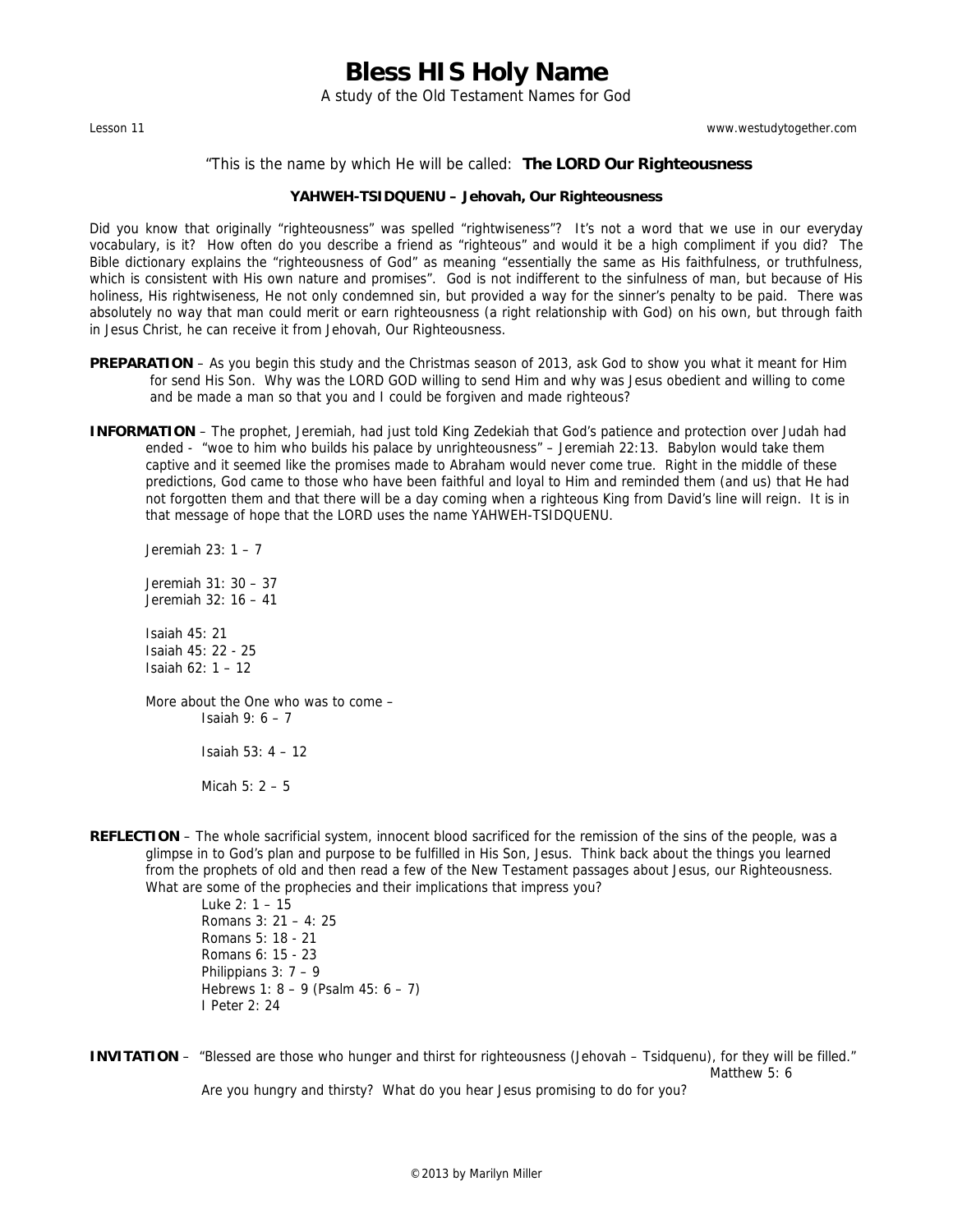A study of the Old Testament Names for God

Bonus Lesson www.westudytogether.com

For unto us a child is born, to us a son is given, and the government will be on His shoulders. And He will be called Wonderful Counselor, Mighty God, Everlasting Father, Prince of Peace.

Isaiah 9:6

### **WONDERFUL COUNSELOR**

### **MIGHTY GOD**

### **EVERLASTING FATHER**

### **PRINCE of PEACE**

Centuries before Jesus arrived, Isaiah told about His coming and gave Him these names. How do they help you to understand the Son of God, who so loved you that He left heaven and came to rescue you and me and to give us the gift of His love and life everlasting?

Additional Old Testament Names for God and their Biblical source:

| EL CHAY               | "The Living God"                                                                           | II Kings 19: 15 - 16, Jeremiah 10: 3 - 5   |
|-----------------------|--------------------------------------------------------------------------------------------|--------------------------------------------|
|                       | JEHOVAH - M'KADDESH - "The LORD Who Sanctifies"<br>"To make whole, set apart for holiness" | Leviticus 20:8                             |
| JEHOVAH-SHALOM -      | "The LORD Our Peace"<br>Also translated - whole, finished, perfected, well                 | Judges 6: 24                               |
|                       | JEHOVAH - ROHI (RAAH) "The LORD Our Shepherd"                                              | Psalm 23                                   |
| JEHOVAH – SHAMMAH     | "The LORD is There"                                                                        | Ezekiel 48: 35                             |
| JEHOVAH - SABAOTH     | "The LORD of HOSTS"<br>The commander of the angelic host and armies of God.                | Isaiah 1:24, Psalm 46: 7, 11, etc.         |
| ABHIR                 | "Mighty One"                                                                               | Genesis 49: 24, Deut. 10: 17, Isaiah 1: 24 |
| <b>BRANCH</b>         | "The Branch"                                                                               | Zechariah 3: 8, 6:12, Isaiah 4: 2          |
| KADOSH                | "Holy One"                                                                                 | Psalm 71: 22, Isaiah 40:25, 43: 3, 48: 17  |
| MIZWEH YISRAEL        | "Hope of Israel"                                                                           | Jeremiah 17: 7 - 8, 13                     |
| <b>QEDOSH YISRAEL</b> | "Holy One of Israel"                                                                       | Leviticus $19:1-2$                         |
| <b>SHOPHET</b>        | The Judge                                                                                  | Psalm 7: 8, 94: 15, 96: 13                 |